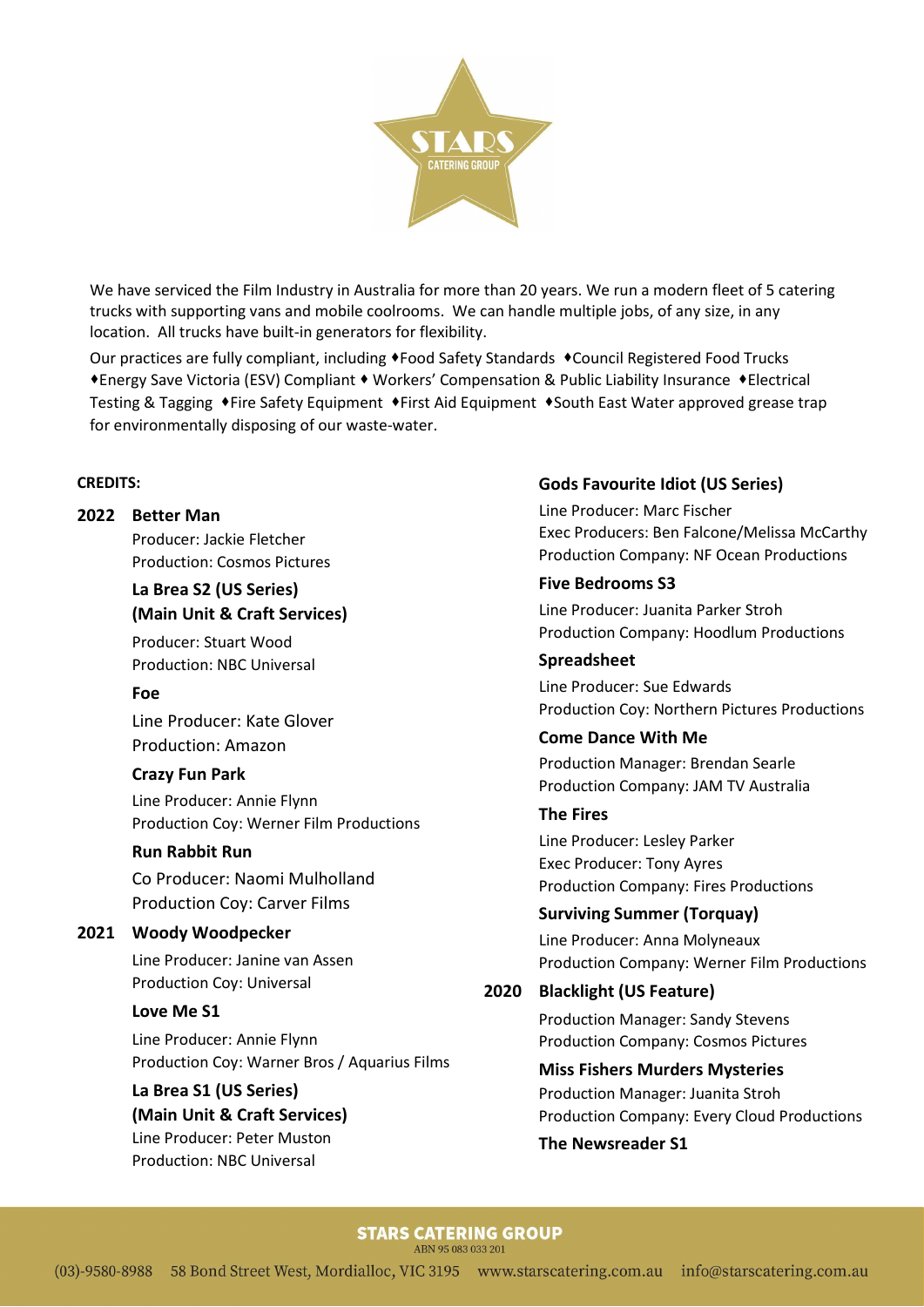Production Manager: Ben Grogan Producers: Stuart Menzies & Joanna Werner

#### Masterchef S13

Production Manager: Megan Brock Production Company: EndemolShine Australia

#### Lego Masters S2

Production Manager: Jordan Barrett Production Company: EndemolShine Australia

Junior Master Chef Production Manager: Kate Breen Production Company: EndemolShine Australia

#### Masked Singer (S2)

Production Manager: Chantelle Mercieca Production Company: Warner Bros International

Royal Flying Doctors (Broken Hill) Line Producer: Ross Allsop Production Company: EndemolShine Australia

Five Bedrooms S2 Line Producer: Ben Grogan Production Company: Hoodlum Productions

Master Chef S12 Production Manager: Kate Breen Production Company: EndemolShine Australia

Road to Boston (Sth Korean Feature)

Line Producer: Antje Kulpe Production company: Hipwell International

2019 Mortal Kombat –  $2<sup>nd</sup>$  Unit (Adelaide) Production Manager: Sandy Stevens Production company: Warner Bros

> Wentworth S8 - TV Drama Line Producer: Sue Edwards Production Company: Fremantle Media

 Informer 3838 - TV Drama Producer: Anna Molyneaux; Production Coordinator: Rachel Forbes Production Company: Screentime

 Mustangs FC Season 3 - TV Drama Line Producer: Phil Jones; Production Manager: Amanda Wray Production Company: Matchbox / ABC

Playing for Keeps Season 2 - TV Drama Line Producer: Naomi Mulholland Production Company: Screentime Productions

 Hungry Ghost - TV Drama Line Producer: Margret Chong Production Company: Matchbox Pictures

 Secret Bridesmaids Business - TV Drama Line Producer: Juanita Stroh Production Company: Seven Studios

My Life is Murder - TV Drama Line Producer: Anna Molyneaux Production Company: Worldwide Production

 5 Bedrooms S1 - TV Drama Line Producer: Sue Edwards Production Company: Hoodlum Productions

#### 2018 Bad Mothers - TV Drama

Line Producer: Naomi Mulholland Production Company: Jungle Entertainment

 Relic Line Producer: Lesley Parker Production Company: Carver Films

 Miss Fisher's Modern Murder Mystries Production Manager: Angelique Badenoch Production Company: Every Cloud Productions

 Glitch Season 3 Production Manager: James Grandison Production Company: Matchbox / ABC Netflix

 True History of the Kelly Gang Production Manager: Anna Steele Production Company: Porchlight Films

 The Whistleblowers – Feature Film (Chinese Co-production) Line Producer: Dean Hood

 Mustangs F.C. Season 2 Line Producer: Phil Jones; Production Manager: Amanda Wray Production Company: Matchbox Pictures / ABC

 Playing for Keeps - TV Drama Line Producer: Naomi Mulholland Production Company: Screentime Productions

## **STARS CATERING GROUP**

ABN 95 083 033 201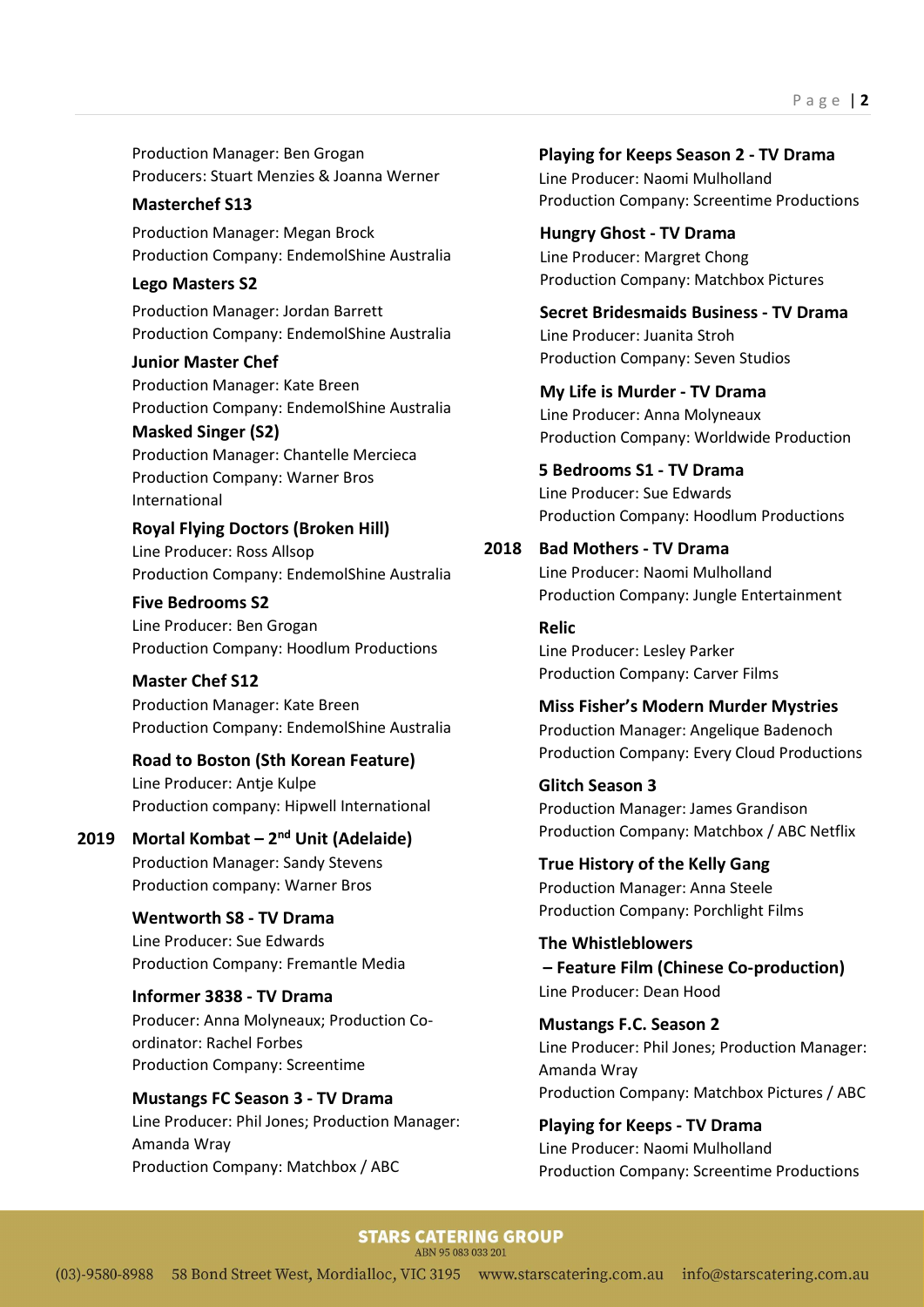The Blake Mysteries - Movie

Line Producer: Lisa Wang Production Company: ABC / January Productions

 Angle of Mine – Feature Film Line Producer: Jane Lindsay Production Company: Fortitude International/SixtyFourSixty

 True Stories – Series 2 Line Producer: Fiona McConaghy Production Company: Radio Karate

 The Cry – (UK TV Series) Line Producer: Anna Molyneaux Production Company: Synchronicity Films for BBC

Jack Irish – Series 2 (TV Series) Line Producer: Yvonne Collins Production Company: Essential Media

 Mad as Hell Season 8 (TV) Line Producer: Olivia Hiddlestone Production Company: ITV Studios Australia

2017 At Last – Main Unit & 2<sup>nd</sup> Unit (Chinese Co-Production) (Feature – Shooting Gold Coast/Brisbane) Line Producer: Sandy Stevens / Production Supervisor: Sharon Miller Production Company: Roadman Productions/Storybridge Films

> Romper Stomper (TV Series) Line Producer: Brendan Campbell Production Company: Village Roadshow

2017 Doctor Blake Mysteries: Telemovie Line Producer: Lisa Wang Production Company: ABC / January Productions

> Sisters (TV Series) Line Producer: Ross Allsop Production Company: Shine Productions

> Picnic at Hanging Rock (Mini Series) Line Producer: James Grandison Production Company: Fremantle Media

Mad as Hell Season 7 (TV) Line Producer: Olivia Hiddlestone Production Company: ITV Studios Australia

Sunshine (TV Series) Line Production: Jane Sullivan Production Company: Essential Media/Carver Films

Offspring Season 7 (TV Series) Line Producer: Ross Allsop Production Company: Shine Productions

True Story (TV Series) Line Producer: Fiona McConaghy Production Company: Radio Karate

 Mustangs F.C. Season 1 Line Producer: Phil Jones; Production Manager: Jane Lindsay Production Company: Matchbox Pictures / ABC

 Glitch Season 2 (TV Series) Line Producer: Brendan Campbell Production Company: Matchbox Pictures / ABC

2016 Olivia-Newton John Story Production Manager: Sam Thompson Production Company: Fremantle Media

> The Warriors (TV Series) Line Producer: Ross Allsop Production Company: Endamol/ABC

Dr Blake Mysteries Season 5 (TV Series) Line Producer: Elisa Argenzio

Production Company: ABC / January Productions

The Sisters – (TV Series Pilot) Line Producer: Ross Allsop Production Company: Shine Australia

(HBO Production)

The Leftovers Series 3 – Main Unit (French Hours) & Craft Services (US TV Series) Line Producer: Amanda Crittenden; Production Manager: Tim Lyall Production Company: Underdown Productions

Nowhere Boys Series 3 (TV Series) Line Producer: James Grandison Production

### **STARS CATERING GROUP**

ABN 95 083 033 201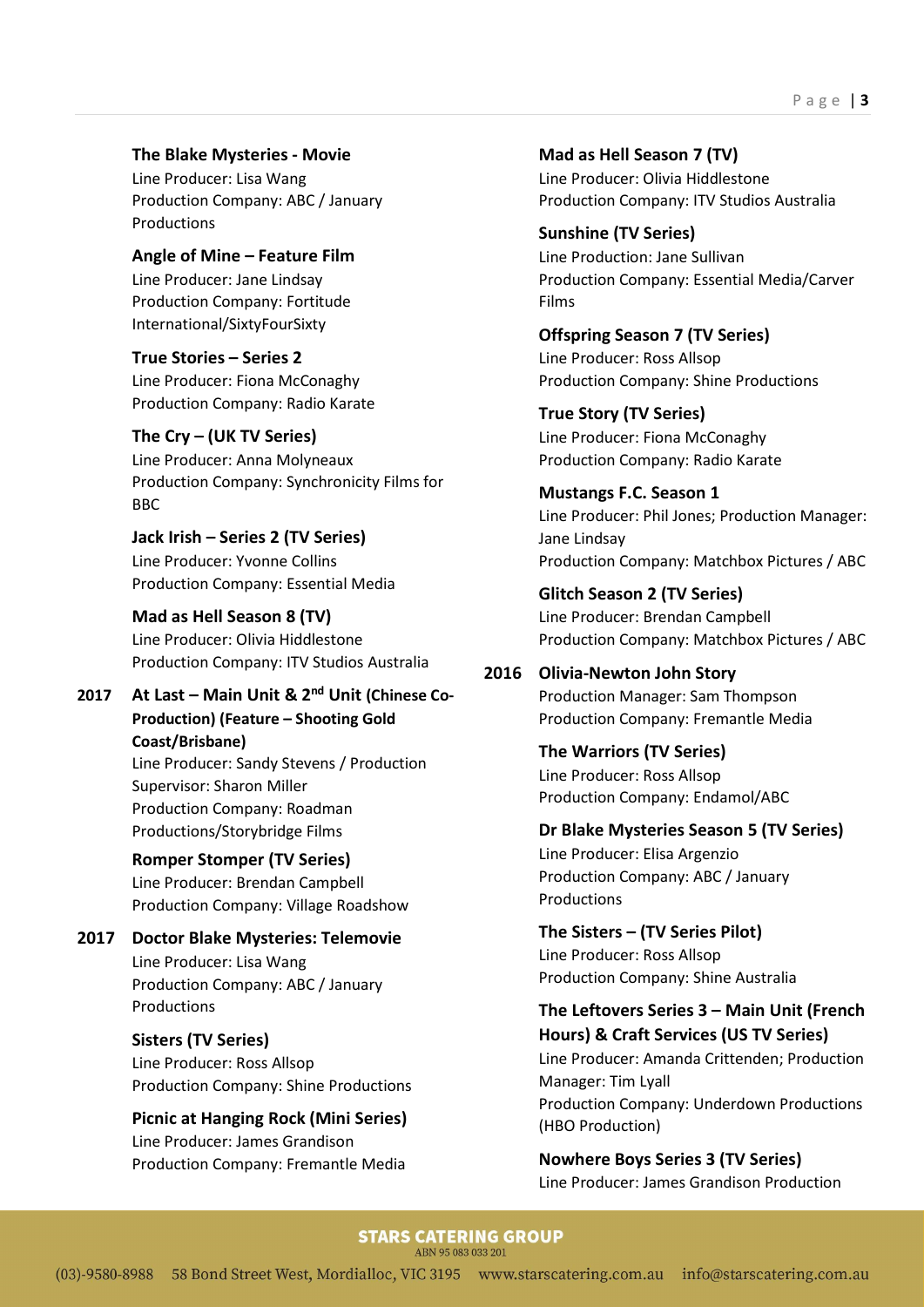Manager: Kate Breen Production Company: Matchbox Pictures

#### Offspring Season 6 (TV Series) 0Ordinator: Rachel Forbes

Production Company: Shine Australia

7 Types of Ambiguity (Mini Series) Line Producer: Brendan Campbell; Production Manager Jennifer Barty Production Company: ABC

## 2015 Hunters - Main Unit, 2<sup>nd</sup> Unit & Craft Services (US TV Series)

Production Manager: James Grandison Production Company: Matchbox Pictures

### Barracuda (Mini Series)

Line Producer: Brendan Campbell; Production Manager: Angelique Badenoch Production Company: ABC

### Ali`s Wedding (Feature Film)

Production Manager: Michelle Russell Production Company: Matchbox Pictures

### Tomorrow When the War Began (TV Series)

Production Manager: Sam Thompson Production Company: Ambience Entertainment

### Dr Blake Mysteries Season 4 (TV Series)

Line Producer: Ross Allsop; Production Co-Ordinator: Deborah Glover Production Company: ABC / January Productions

### 2015 Jack Irish (TV Series)

Line Producer: Yvonne Collins; Production Manager: Jane Sullivan Production Company: Essential Media

### Nowhere Boys – Book of Shadows (Feature Film)

 Line Producer: Brendan Campbell; Production Manager: Angelique Badenoch Production Company: Matchbox Pictures

# Childhood's End - Main Unit, 2nd Unit & Craft Services (US Mini Series)

Production Manager: Wade Savage Production Company: NBC Universal Molly (Mini Series) Line Producer: Brendan Campbell; Production Manager: Angelique Badenoch Production Company: Pop Machine Pty Ltd

Lion (Feature Film) Line Producer: Libby Sharpe Production Company: A Long Way Home **Productions** 

The Beautiful Lie (Mini Series) Line Producer: Ross Allsop; Production Co-Ordinator: Deborah Glover Production Company: Endamol Australia Productions

### 2014 Holding the Man (Feature)

Line Producer: Esther Rodewald Production Company: HTM Film Productions Pty Ltd

MasterChef – Series 7 (Reality TV) Production Manager: Megan Brock Production Company: Shine Australia

#### The Doctor Blake Mysteries - Series 3 (TV Series)

Line Producer: Ross Allsop; Production Co-Ordinator: Deborah Glover Production Company: ABC / January Productions

### Secret River (Mini Series)

Line Producer: Lesley Parker Production Company: The Secret River Productions Pty Ltd for ABC

Party Tricks (TV Series)

Line Producer: Peter Muston Production Company: Endamol Australia Productions

### In Your Dreams - Series 2 (TV Series) Line Producer: Ally Henville Production Company: Southern Star Productions

 MasterChef - Series 6 (Reality TV) Supervising Production Manager: Michaela Samson Production Company: Shine Australia

### **STARS CATERING GROUP**

ABN 95 083 033 201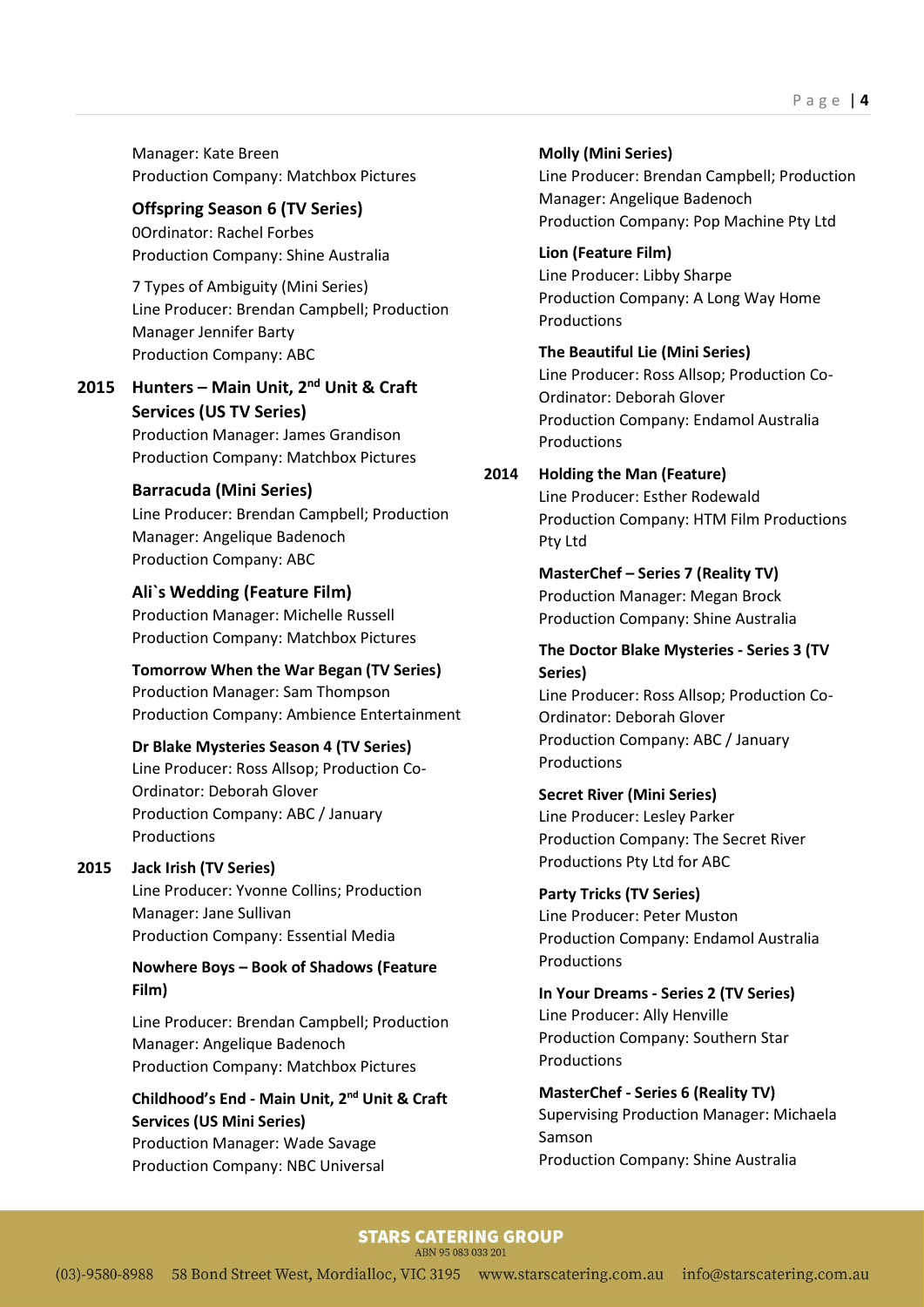#### Offspring - Season 5 (TV Series)

Line Producer: Peter Muston Production Company: Southern Star Productions

## 2013 Predestination (Feature Film) Production Manager: Yvonne Collins Production Company: Predestination Productions Pty Ltd

Partisan (Feature Film) Production Manager: Ann Folland Production Company: Partisan Pty Ltd

#### The Mule (Feature Film)

Production Manager: Michelle Russell Production Company: The Mule Productions Pty Ltd

INXS Never Tear Us Apart (Mini Series) Line Producer: Heather Macfarlane Production Company: Shine Australia

### 2012 Jack Irish - Dead Point (TV Series)

Line Producer: Lesley Parker Production Company Jack Irish Dead Point Pty Ltd

### Rake - Series 3 (TV Series) Line Producer: Carol Hughes Production Company: Essential Media

#### Old School (TV Series)

Production Manager: Lynda Wilkinson Production Company: Matchbox Films

### A Place Called Home - Series 2 (TV Series) Line Producer: Lesley Parker Production Company: Seven Network (Operations) Ltd

The Wolverine -  $2^{nd}$  Unit – (US Feature) Production Manager: Anna Steele Production Company: Fox Film Australia

### Rake - Season 2 (TV Series) Line Producer: Carol Hughes Production Company: Essential Media

Dance Academy - Series 3 (TV Series) Line Producer: Ally Henville Production Company: ABC (Australia)

In Your Dreams Series 1 – (TV Series) Line Producer: Ally Henville Production Company: Southern Star Productions

2011 The Great Gatsby - 2<sup>nd</sup> Unit (US Feature) Production Manager: Alex Taussig Production Company: Bazmark III Pty Ltd

> Packed to the Rafters - Season 4 (TV Series) Production Manager: Lynda Wilkinson Production Company: Seven Network (Operations) Ltd

 Dance Academy - Series 2 (TV Series) Line Producer: Ally Henville Production Company: ABC (Australia)

2010 Happy Feet 2 - Live Action (US Feature) Producer: Doug Mitchell Production Company: Kennedy Miller & Mitchell

> Happy Feet 2 - Voice Record (US Feature) Producer: Doug Mitchell Production Company: Kennedy Miller & Mitchell

 Packed to the Rafters - Season 3 (TV Series) Production Manager: Lynda Wilkinson Production Company: Seven Network (Operations) Ltd

 Rescue Special Ops - Season 2 – (TV Series) Line Producer: Kerrie Mainwarring Production Company: Southern Star **Productions** 

2009 Dance Academy - Series 1 (TV Series) Line Producer: Ally Henville Production Company: ABC (Australia)

> Packed to the Rafters - Season 2 (TV Series) Production Manager: Lynda Wilkinson Production Company: Seven Network (Operations) Ltd

 Underbelly – The Golden Mile - Series 3 (TV Series)

Production Manager: Vanessa Brown Production Company: Screentime Pty Ltd

#### **STARS CATERING GROUP**